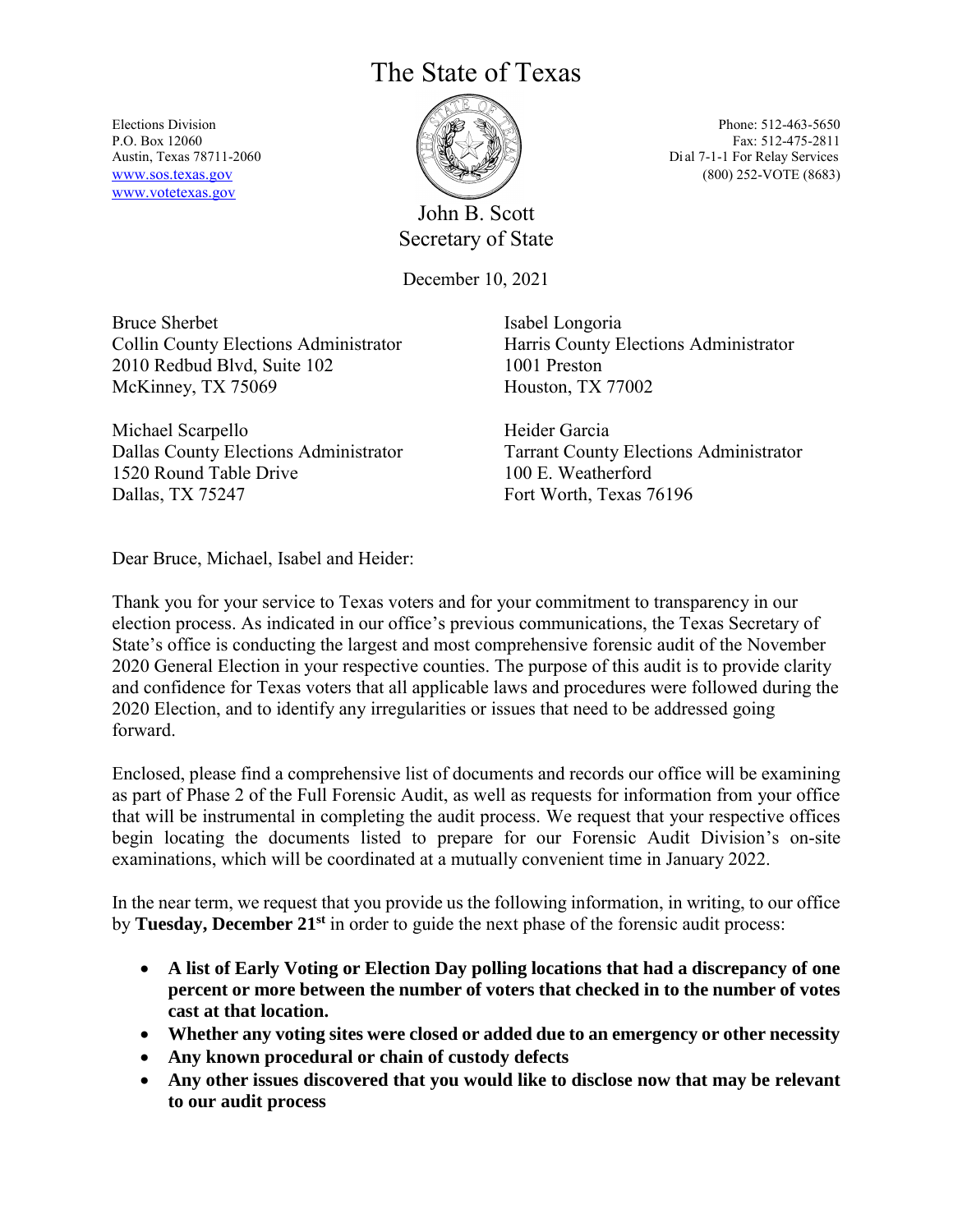- **A list of complaints received and resolved, with a description of any known investigative steps or known resolution.**
- **A detailed accounting of the following:** 
	- o **Total Early Voting Ballots by Mail Requested**
	- o **Total Early Voting Ballots by Mail Sent out**
	- o **Total Early Voting Ballots requested by FPCA**
	- o **Breakdown of Early Voting Ballots by Mail accepted/rejected**
	- o **Total number of mail ballot voters that cancelled their mail ballot without surrendering the mailed ballot and voted in person**
	- o **Total number of mail ballot voters that surrendered their mail ballot and voted in person**
- **A detailed accounting of the following:** 
	- o **Total Number of Provisional Votes Cast**
	- o **A list of Provisional Voters by reason for voting provisionally**
	- o **Total Number of Provisional Votes cast for voters lacking ID**
	- o **Total number of Provisional Voted Accepted/Rejected**
- **List of entities that conducted recounts or had election contests**

We thank you in advance for your responses to this initial audit survey and request that you begin preparing the enclosed list of documents and records for our agency's review.

Please feel free to reach out to our office directly if you have any questions or concerns.

Sincerely,

John B. Scott Texas Secretary of State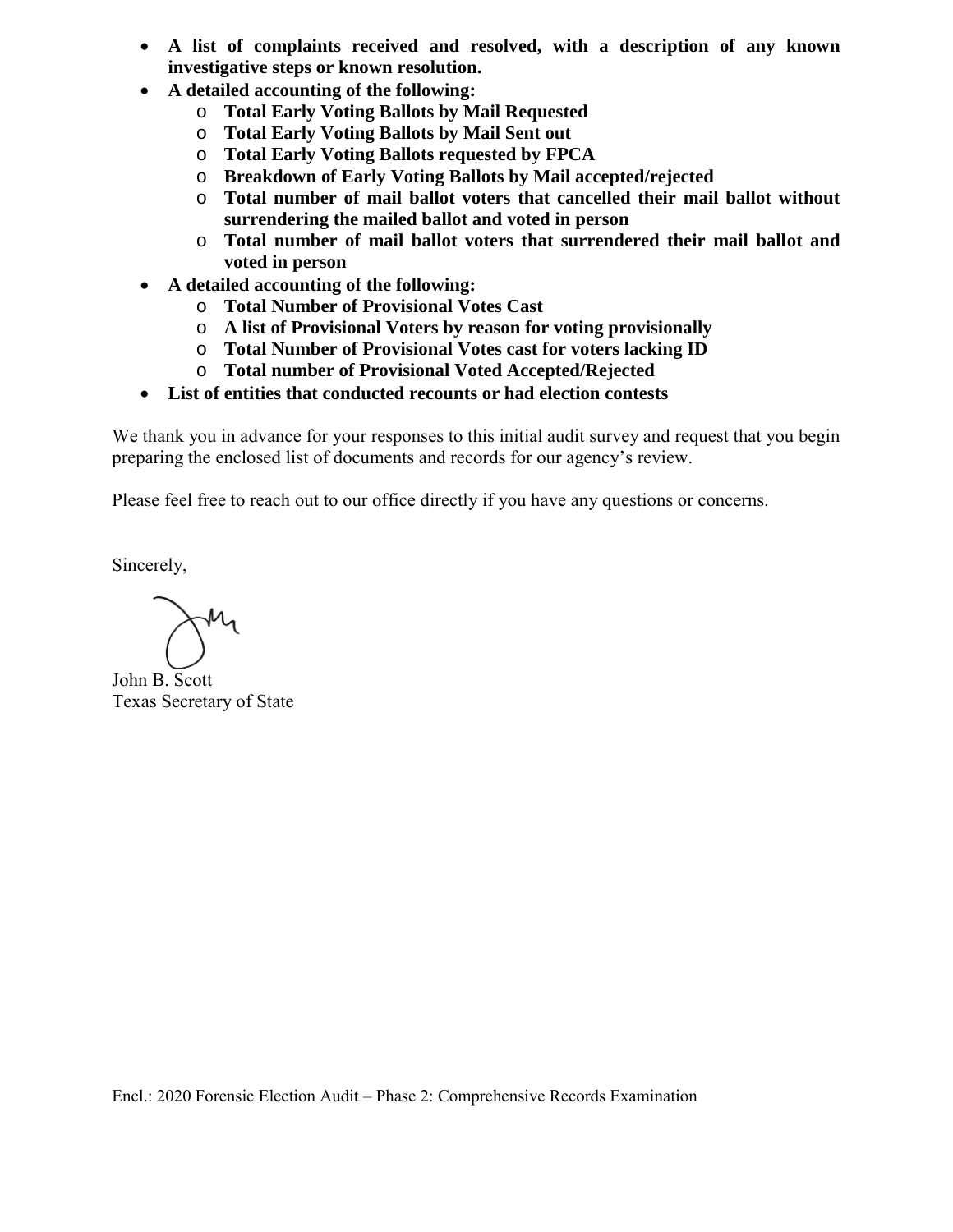# **2020 Forensic Election Audit**

# **Phase 2: Comprehensive Records Examination**

The purpose of this document is to outline the records and procedures that the Texas Secretary of State's office is reviewing for the forensic audit of the 2020 General Election in Collin, Dallas, Tarrant, and Harris counties. The specific review process for each category will be based on the county's response to the initial survey questions provided. Once the scope is established on a county-by-county basis, we will provide detailed documentation regarding the specific review of each applicable category.

We recognize that some counties may use different terminology for certain forms and procedures. The terminology used in this document is based on commonly used terms in the Texas Election Code and based on industry standards. To the extent that counties use different terminologies to describe the election materials and procedures used in the November 2020 General Election, county election officials will have the opportunity to provide an explanation in their responses ahead of our office's onsite visits.

#### **Election Security**

#### **The following questions pertain to each county's election security measures. Please elaborate to the fullest extent possible in your responses:**

- o Do you have badge-controlled access to your election office?
- o Do you keep track of who enters into the office, especially sensitive areas?
- o Are visitors escorted at all times?
- o Do you keep track of who enters the ballot programming area? Are the number of people authorized to access the programming area limited?
- o Did your county attend Texas Secretary of State webinars that discussed the Election [Security Toolkit?](https://www.sos.state.tx.us/elections/laws/advisory2020-04.shtml)
- o Did your county create individual versions of all six documents that address the procedures in your county?
- $\circ$  If you did not complete all 6 documents, which of these did you complete?
	- o Vendor Risk Management Policy (VRMP)
	- o Continuity of Operations Plan (COOP)
	- o Incident Response Plan (IRP)
	- o Election Information Security Policy (EISP)
	- o Election System Security Plan (ESSP)
	- o Election Security Best Practices
- o Does your county have an offsite version of the Election Security Toolkit in a printed or electronically stored format?
- o Does your county have a segmented election network?
- o Does your county have a next generation firewall?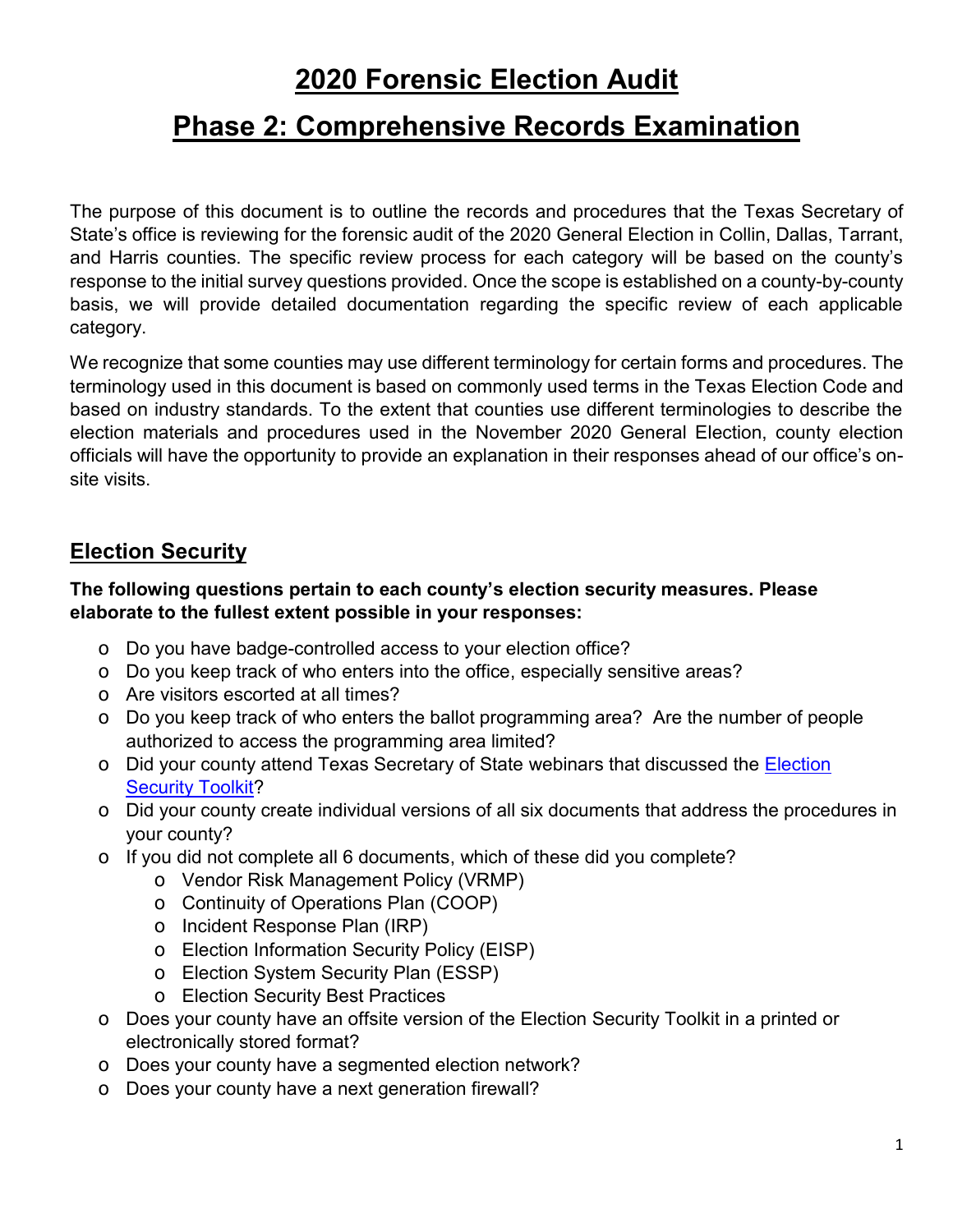- o Does your county IT Department regularly patch and maintain the latest software version throughout the division?
- o Does your county employ the Principle of Least Privilege?

### **Acceptance Testing Records if New Voting System was Used for the First Time**

**An examination of the following records will gauge the percentage of equipment that did not pass the acceptance testing and, therefore, was not operable during the November 2020 General Election:** 

- o Logs for each device tested
- $\circ$  Logs that show if a device did not function properly or had to be returned for vendor review or service

### **L&A Testing Records**

**An examination of the following documents and records will determine if the voting system accurately recorded the test voters' choices and therefore demonstrated that the voting system accurately recorded voters' ballot choices:** 

- o Public Notice of Logic and Accuracy (L&A) Test
- o All test ballots voted in the election
- o Tally Sheets
- o Test Deck Records
- o List of participants who voted test ballots
- o Records showing test outcomes and if tests had to be repeated
- o Testing media, including:
	- **n** memory sticks
	- mobile ballot boxes (MBBs)
	- paper ballots used for L&A test voting and tabulation)
- o All testing seals or other test materials

### **Election Preparation**

**An examination of the following documents and records will determine whether or not protocols to secure the voting system and ballot were followed to protect the integrity of the election:** 

- List of Presiding Judges and Alternate Judges by Precinct and Party
- Notification of Election Training Program
- Ballot Programming: Please indicate whether your vendor programmed your ballot or if the ballot was programmed by in-house staff.
- Electronic Poll Books (EPBs) programming: Please indicate how your EPBs were programmed and at what intervals was the Official List of Registered Voters on the EPB updated.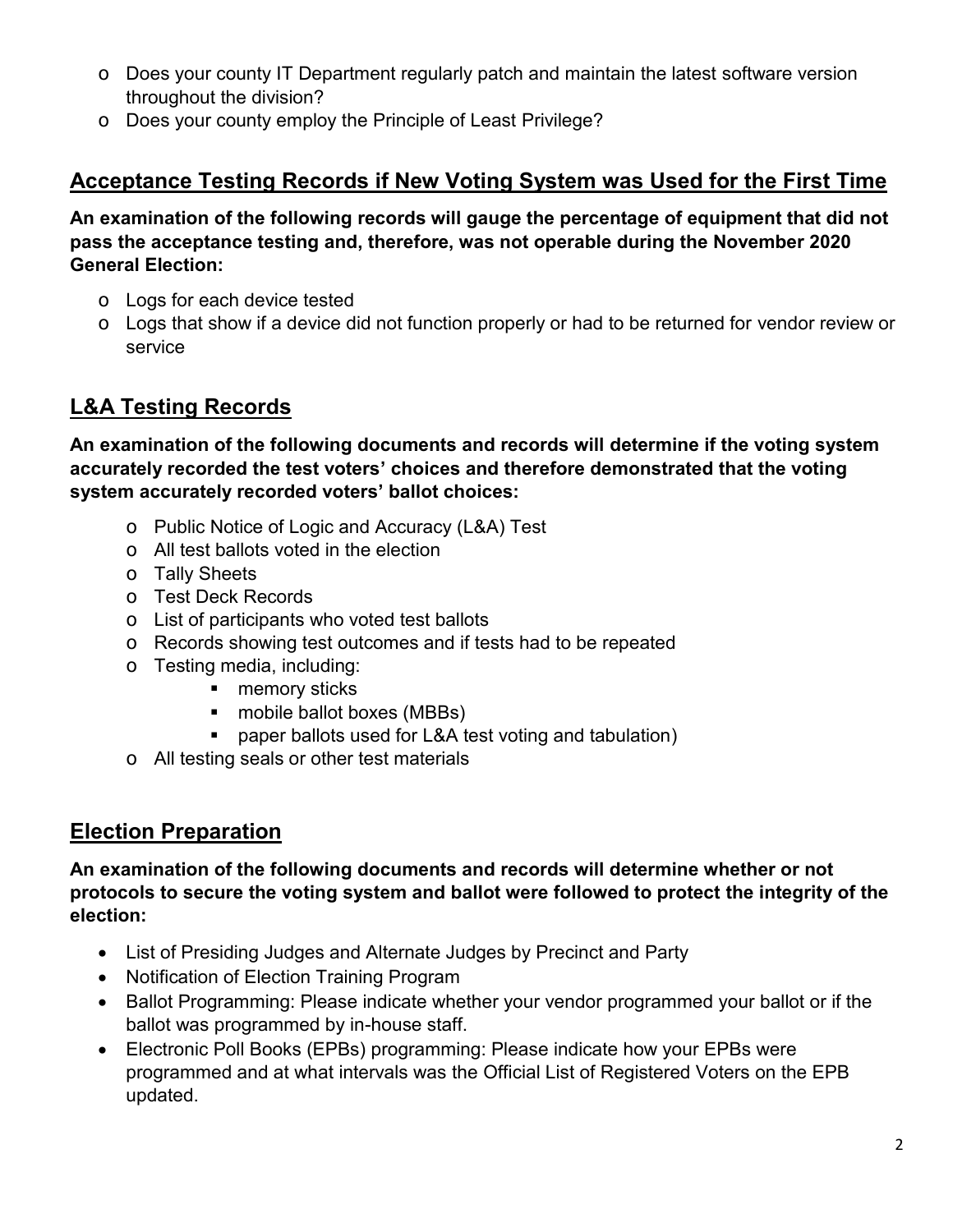### **Early Voting In Person**

#### **An examination of the following documents will provide a summary of all processes executed to conduct in-person Early Voting:**

#### **Election Workers**

- o List of Early Voting Deputies, Alternate Deputies and Early Voting Clerks
- o Lists of Early Voting Workers who dropped out of the election, the date they dropped out and the names of the replacement workers
	- **Please indicate the training that any emergency replacement workers received.**
- o List of "no show" Early Voting workers

#### **Documentation related to Ordering and Providing Notice of the Election**

- o Order of November General Election for State and County Officers (GESCO)
- o Location of the Main Early Voting Polling Place as noted on the Order of Election
- o List of Early Voting Branch Polling Places as noted on the Order of Election
- o Notice of General Election (copy of posted notice and publication)
	- Record for Posting Notice of Election if posted in this manner

#### **Documentation for Ballot Corrections, if applicable**

- o Notice of Ballot Correction, if applicable
- o Notice of Ballot Destruction, if applicable
- o Record of Ballot Destruction, if applicable
- o Notice of Ballot Reprint Order, if applicable

#### **Documentation for Tracking Ballots**

- o Register of Official Ballots for Early Voting at the Main Location (if ballots are preserialized, if not the number of ballot cards delivered)
- o Register of Official Ballots for Early Voting at a Branch Location (if ballots are preserialized, if not the number of ballot cards delivered)

#### **Polling Place Paperwork**

- o Combination Forms for each day of Early Voting OR a report generated by the general custodian to accurately create a summary of all processes that were required to be executed as noted on paper Combination Forms
- o Daily Balancing Envelope or Report (contain copy of daily returns for Early Voting, to the extent possible)
- o Ballot Styles of voters who were given a ballot vs. how many votes of each ballot style should have been cast, based on voter registration precinct (this identifies when a voter is given the wrong ballot style)
- o Results Tapes/Suspend Reports
- o List of Declared Write-In Candidates for posting in the voting booth
- o Reasonable Impediment Declarations, if applicable
- o Statements of Residence, if applicable
- o Standard Affidavits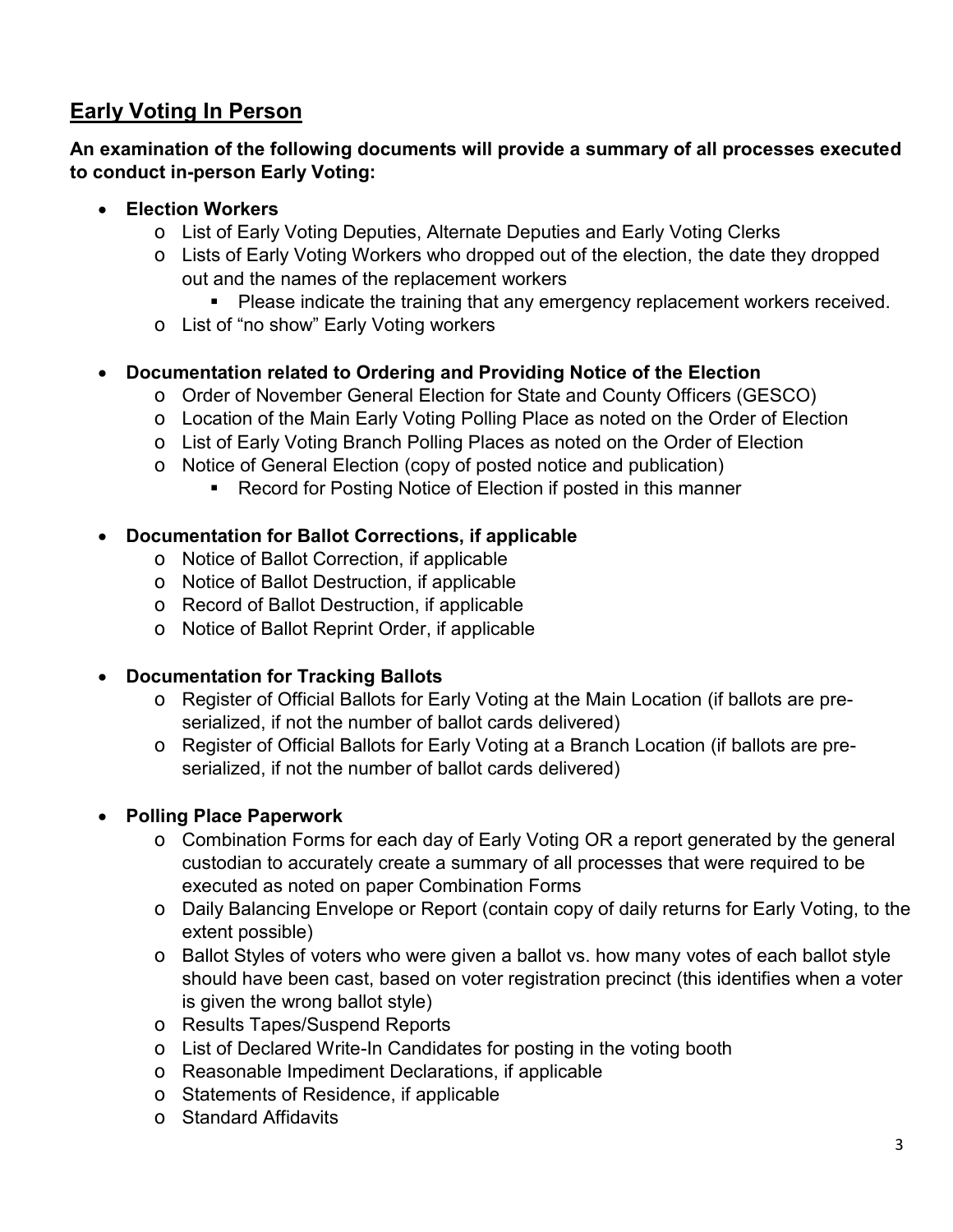o Registration Omissions List

#### **Other Information to be Reviewed**

- o List of Registered Voters that was used in the 2020 Presidential Election (electronic copy).
- o List of any Early Voting Site that had to be closed or changed according to county records
- o Signature Roster for Hand Delivery of a Ballot by Mail Forms (usually this process is only done only on Election Day, but the hand delivery period was extended only for the November 3, 2020 General Election)

#### **Chain of Custody Paperwork**

- o Chain of Custody forms (Record of Early Voting Ballot Seals) that document the seals on the ballot boxes for each day of Early Voting
- o Chain of Custody delivery of equipment to voting sites (with seal numbers and equipment serial numbers noted) (signatures of persons who delivered equipment)
- o Chain of Custody of pickup of equipment from voting sites (with seal numbers and equipment serial numbers noted) (signatures of persons who picked up equipment)
- o Chain of Custody forms for when troubleshooters picked up completed forms from Early Voting sites for daily processing
- o List of Early Voting Daily seals for Provisional Secure Container

#### **Voting System Equipment Management**

- o Trouble Logs and equipment replacement records
- o Troubleshooter visit logs
- o Equipment returned to vendor for technical support
- o Call Center Event/Complaint Logs
- **Poll Watcher Paperwork** 
	- o Poll Watcher Certificates of Appointment

### **Ballot by Mail – Early Voting**

#### **An examination of these documents and records will determine whether Early Voting by Mail was conducted in accordance with state and federal law:**

- Applications for Ballot by Mail (ABBMs)
- List of Annual ABBM Voters
- List of Declared Write-In Candidates
- Notices of Improper Delivery (and to whom they were sent)
- Emails from the county to voters regarding ABBM and Federal Post Card Application (FPCA) rejections
- Notices of Rejected ABBMs and reasons

#### **Mail Ballot Cancellation Paperwork**

o Request to Cancel a Ballot by Mail for Use in the Polling Place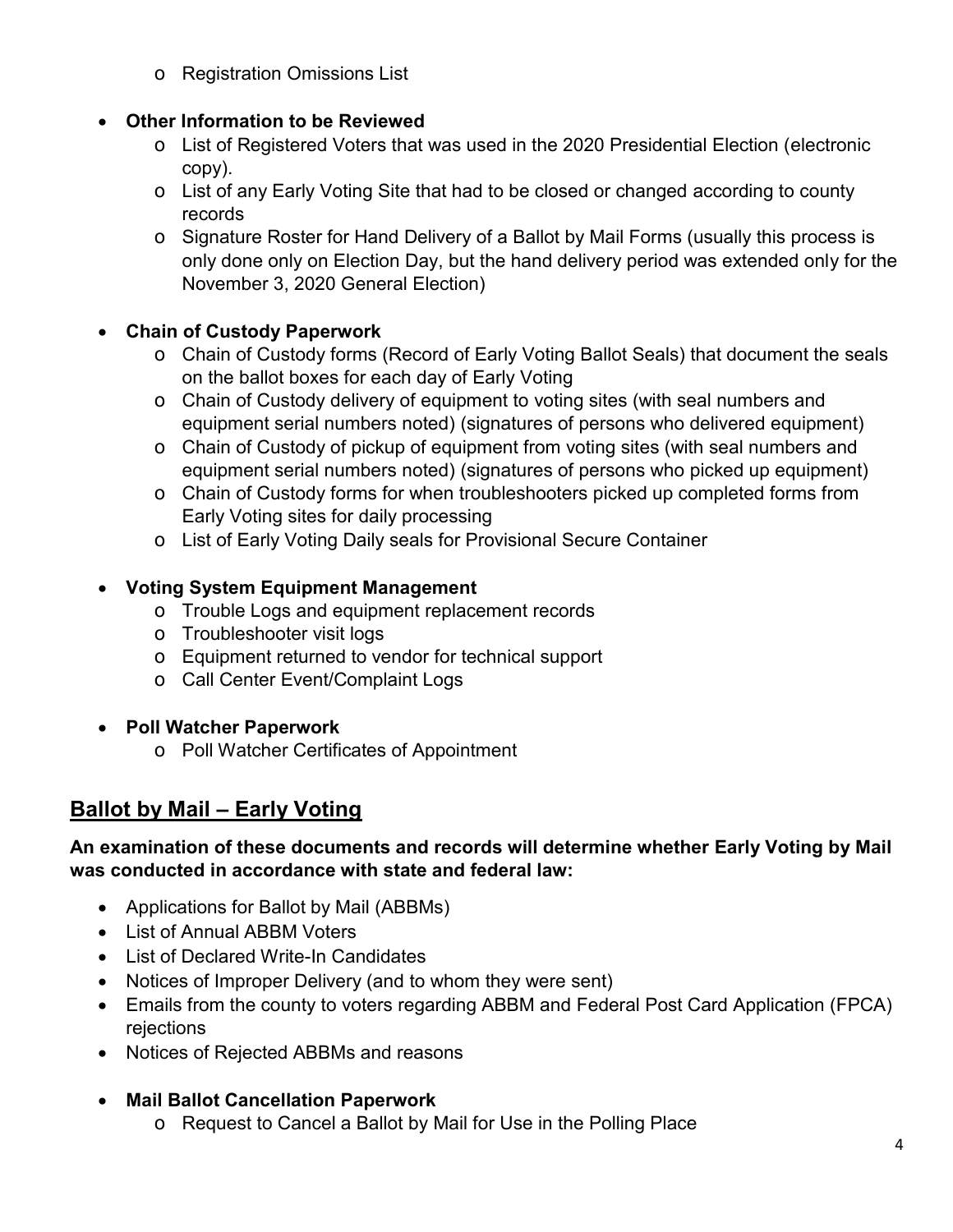- o Request to Cancel a Ballot by Mail for Use in the Early Voting Clerk's Office
- o Notice of Denial of Request to Cancel Application for a Ballot by Mail
- o Notice of ABBM or FPCA Cancellation (Formerly Notice to Presiding Judge)

#### **Ballot By Mail Forms**

- o A sample of the November 3, 2020 Special Ballot Envelope to demonstrate that the correct version was used
- o A sample of the November 3, 2020 Special Carrier Envelope to demonstrate that the correct version was used
- o Special Carrier Insert for an ABBM voter for November 3, 2020 Election to demonstrate that the correct version was used

#### **Other Information to be Reviewed**

- o List of FPCA ballots transmitted by email to the voter
- o List of FPCAs that were physically mailed to the voter
- o List of Voters Mailed a Corrected Ballot, if applicable
	- Statistics of how many uncorrected ballots were returned and counted as well as how many corrected ballots were returned and counted, if applicable.
- o List of Voters who were required to complete and return a Statement of Residence with their Ballot by Mail

#### **Special Early Voting Forms**

- o Restricted Ballot Rosters for Chapter 112, 113 and 114 Ballots
- o Poll List of Voters Voting a Limited Ballot by Personal Appearance
- o Applications for a Limited Ballot
- o Notice to Voter Registrar of Application for a Presidential Ballot
- o Applications for an Emergency Early Voting Ballot Due to Sickness or Physical **Disability**
- o Applications for Emergency Ballot Due to Death in the Family
- o List of persons who voted on a space flight, if any

### **Election Day**

**An examination of the following documents and records from voting sites will determine if election officials followed proper chain of custody procedures, produce documentation of the chain of custody of ballots and election materials, and determine whether all state and federal laws were followed:** 

#### **Election Workers**

- Final List of Election Day Polling Places
- List of Presiding Judges and Alternate Judges by Precinct and Party
- Order of Appointment of Election Judges and Alternates
- Notifications of Appointment as Election Judge
- Writs of Election for the General Election for State and County Officers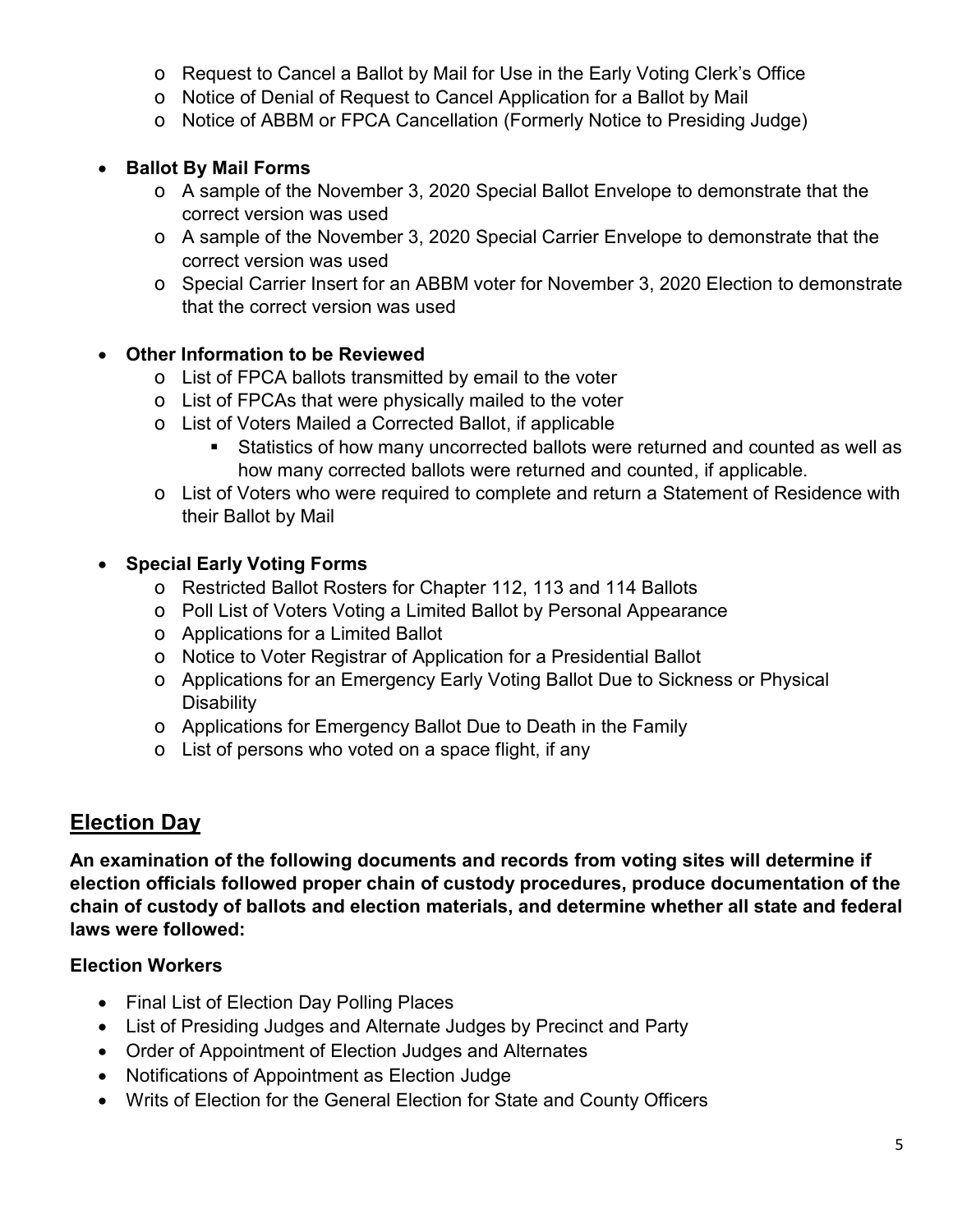- List of emergency appointments for Election Day Workers
- Lists of Election Day Workers who dropped out of the election, the date they dropped out and the names of the replacement workers.
	- **Please indicate the training that any emergency replacement workers received.**
- List of "no show" workers on Election Day

#### **Election Day Forms**

- Combination Forms for election day OR a report generated by the general custodian to accurately create a summary of all processes that were required to be executed as noted on paper Combination Forms
- Ballot Styles of voters who were given a ballot vs. how many votes of each ballot style should have been cast based on voter registration precinct (this identifies when a voter is given the wrong ballot style)
- Results Tapes/Suspend Reports
- List of Declared Write-In Candidates for posting in the voting booth
- Reasonable Impediment Declarations, if needed
- Statements of Residence, if needed
- Standard Affidavits
- Registration Omissions List
- Envelope Containing Spoiled Ballots with the Register of Spoiled Ballots
- Defectively Printed Ballots
- Ballot by Mail Cancellation Requests attached to the surrendered ballots
- Register of Official Ballots for each Polling Place or the Combined Ballot and Seal Certificate and Official Ballot Register
- Ballot and Seal Certificates by Polling Location or the Combined Ballot and Seal Certificate and Official Ballot Register
- Applications to Cancel a Ballot by Mail for Use in the Polling Place

### **Chain of Custody Paperwork**

- Chain of Custody delivery of equipment to voting sites (with seal numbers and equipment serial numbers noted) (signatures of persons who delivered equipment)
- Chain of custody of pickup of equipment from voting sites (with seal numbers and equipment serial numbers noted) (signatures of persons who picked up equipment)
- Chain of custody forms for when troubleshooters picked up completed forms from Election Day sites for processing (if performed on Election Day)
- List of seals put on equipment for Election Day, including:
	- o Those put on at elections office in the morning; and
	- o Those put on by Presiding Judge at the polling place in the evening when voting has concluded

### **Election Day Notices**

 Notices of Consolidated Precincts and records of which staff member posted the notices at the various sites, if any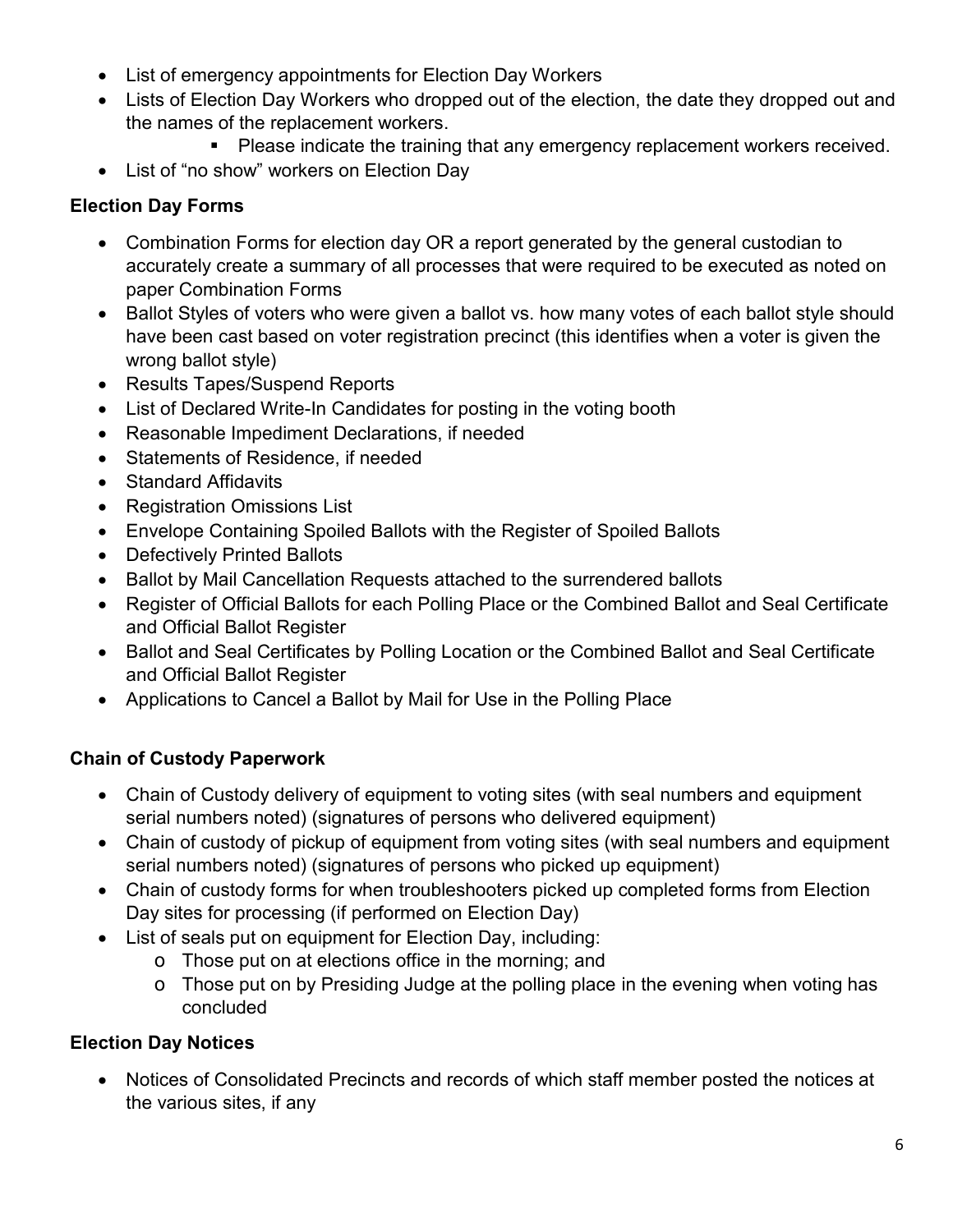- Record for Posting Notice of Election if posted in this manner
- Notices of Previous Precinct and records of which staff member posted the notices at the various sites, if any
- Notices of Four Nearest Countywide Polling Places and records of which staff member posted the notices at the various sites, if any

#### **Additional Items for Consideration**

- All sign-out sheets for those picking up supplies for Election Day.
	- o Please indicate who picked up supplies for Election Day.
- List of any Election Day Site that had to be closed or changed and the reason for the closure or change
- Trouble Logs and equipment replacement records
- Names of individuals who returned supplies to the Receiving Substation/Central Receiving **Station**
- Names of individuals who received the supplies into his or her custody when the supplies were returned by election workers

## **Provisional Ballots**

**An examination of the Provisional Forms will determine if voters' provisional ballots were accepted or rejected according to the law, as well as determine the percentage of provisional ballots accepted vs. rejected:** 

- o Affidavits of Provisional Voter
- o Early Voting List of Provisional Voters
- o Election Day List of Provisional Voters
- o Summary of Provisional Ballots
- o List of Seals for Provisional Secure Containers for Early Voting and chain of custody forms where they were documented
- o List of Seals for Provisional Secure Containers for Election Day and chain of custody forms where they were documented
- o Notice of Delivery of Provisional Ballots To Voter Registrar on Election Night
- o List of Rejected Provisional Ballots and reason
- o Number of Provisional Ballots cured for lack of ID
- o Verification of Provisional Ballots and Seal Numbers
- o Review Notices of Outcome to Provisional Voter
	- o Number of provisional ballots accepted
	- o Number of provisional ballots rejected
- o Breakdown of percentage of Provisional Ballots counted and rejected

### **Signature Verification Committee**

**An examination of the following documents related to the Signature Verification Committee (SVC) will determine whether there was party balance on the Committee and who was responsible for the processes of accepting and rejecting signatures:**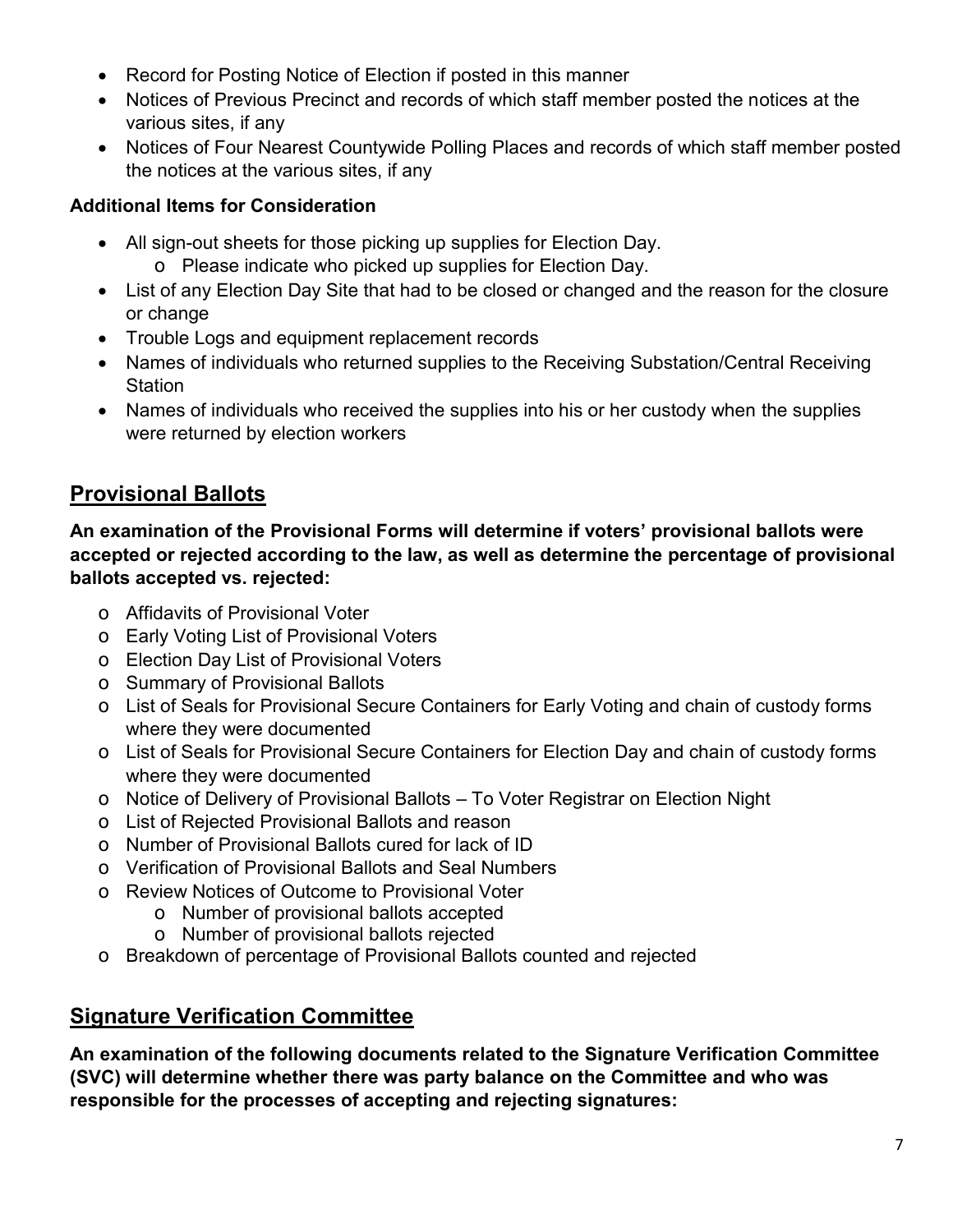- o Order Calling for Signature Verification Committee date posted
- o Notification of Appointed Members to SVC
- o Notice of Appointment of SVC
- o Chain of custody forms when ballots were transmitted to Central Counting Station from SVC
- o Poll Watcher Certificates of Appointment for SVC

### **Early Voting Ballot Board**

**An examination of the following documents related to the Early Voting Ballot Board (EVBB) will determine whether there was party balance and properly review adjudications, acceptances and rejections, as well as who was responsible for those processes:** 

- o Order for EVBB
- o Notice of Convening of EVBB
- o Notification of members appointed to the EVBB
- o Notice of appointment of the EVBB
- o Notice of delivery of balloting materials to the EVBB (Receipt of Sealed Early Voting Ballot Boxes)
- o Chain of Custody forms when ballots were delivered to the EVBB
- o Samples of Notice of Rejected Ballot by Mail and reasons for rejection
- o Samples of Notice of Rejected FPCAs Carriers and reasons for rejection
- o Poll Watcher Certificates of Appointment

### **Central Counting Station**

**An examination of these documents will determine whether the Central Counting Station (CCS) Plan was followed along with all applicable laws and procedures, and whether proper Chain of Custody procedures for voted ballots were followed:** 

- o Central Counting Station Plan
	- $\circ$  Please indicate whether it posted 5 days before Election Day, as required by law.
- o Public Notice of Test of Automatic Tabulating Equipment
- o Certification of First Test of Automated Tabulating Equipment
- o Oaths for Early Voting Ballot Board and Central Counting Station Personnel
- o Chain of Custody documents related to the transmittal of ballots to the CCS from Election Day polling places, Early Voting Clerk's storage, or Early Voting Ballot Board.

### **Partial Manual Count Records**

#### **An examination of these documents and records will determine whether the Partial Manual Count was performed according to the law, as well as who performed the count:**

- o All records associated with the post-election Partial Manual Count
	- o Please indicate who performed the partial manual count.
- o Record of the Partial Manual Count results submitted to the Texas Secretary of State's office
- o Poll Watcher Certificates of Appointment, if any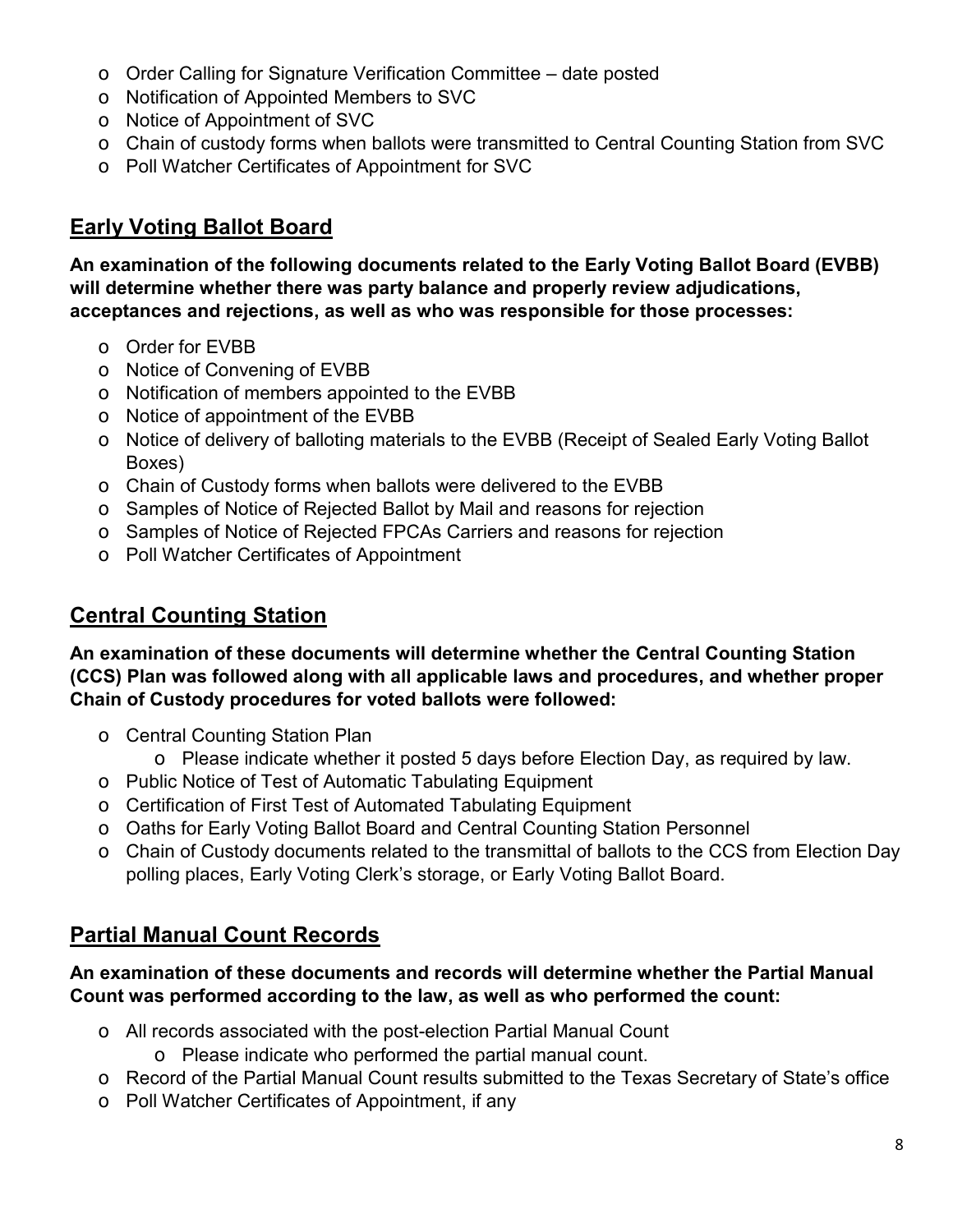### **Post-Election and Canvass Records**

**An examination of these documents will determine whether certification of election results was conducted properly and whether proper documentation to support the official results was provided:** 

- o Canvass of the General Election
- o Summary of Precinct Returns
- o Canvass reports by official in charge of certifying results
- o Records of any recounts requested and performed after the election
- o Records related to any election contests filed

### **Records Retention**

**An examination of these documents and records will determine whether Chain of Custody of records was maintained, and whether officials properly followed the 1st to 60th day rule and the 61st day to 22-month retention rule. If records must be opened, please supply a copy of the court order:** 

- o Records of seal numbers put on and taken off records when the initial 60-day period for records retention ended
- $\circ$  Record of seals that were placed on the ballots and other materials on the 61<sup>st</sup> day for the remainder of the 22-month record retention period
	- Please indicate whether records were stored in a locked in a surveilled room.
- o Please indicate whether county officials keep a log of anyone accessing the room where the records/ballots are stored.
- o Please indicate whether any court order necessitated the unsealing of the records.
	- Provide a copy of any court order requesting opening of the records.

### **Central Counting Station Test Records**

#### **An examination of these records will validate the test procedures that were performed before and after counting on the automatic tabulating equipment:**

- o Central Counting Station (CCS) Plan
- $\circ$  Certification of 1<sup>st</sup> test of automated tabulating equipment
- $\circ$  Records from 2<sup>nd</sup> Logic and Accuracy (L&A) test before ballots are counted in the CCS
- o Certification of the 3rd L&A test after ballots were counted at the Central Counting Station
- $\circ$  Records indicating whether there was a + or 4 ballots tabulated that necessitated a recounting of ballots at the CCS
- o Copy of final reports (unofficial results, precinct returns) signed by the presiding judge of the CCS